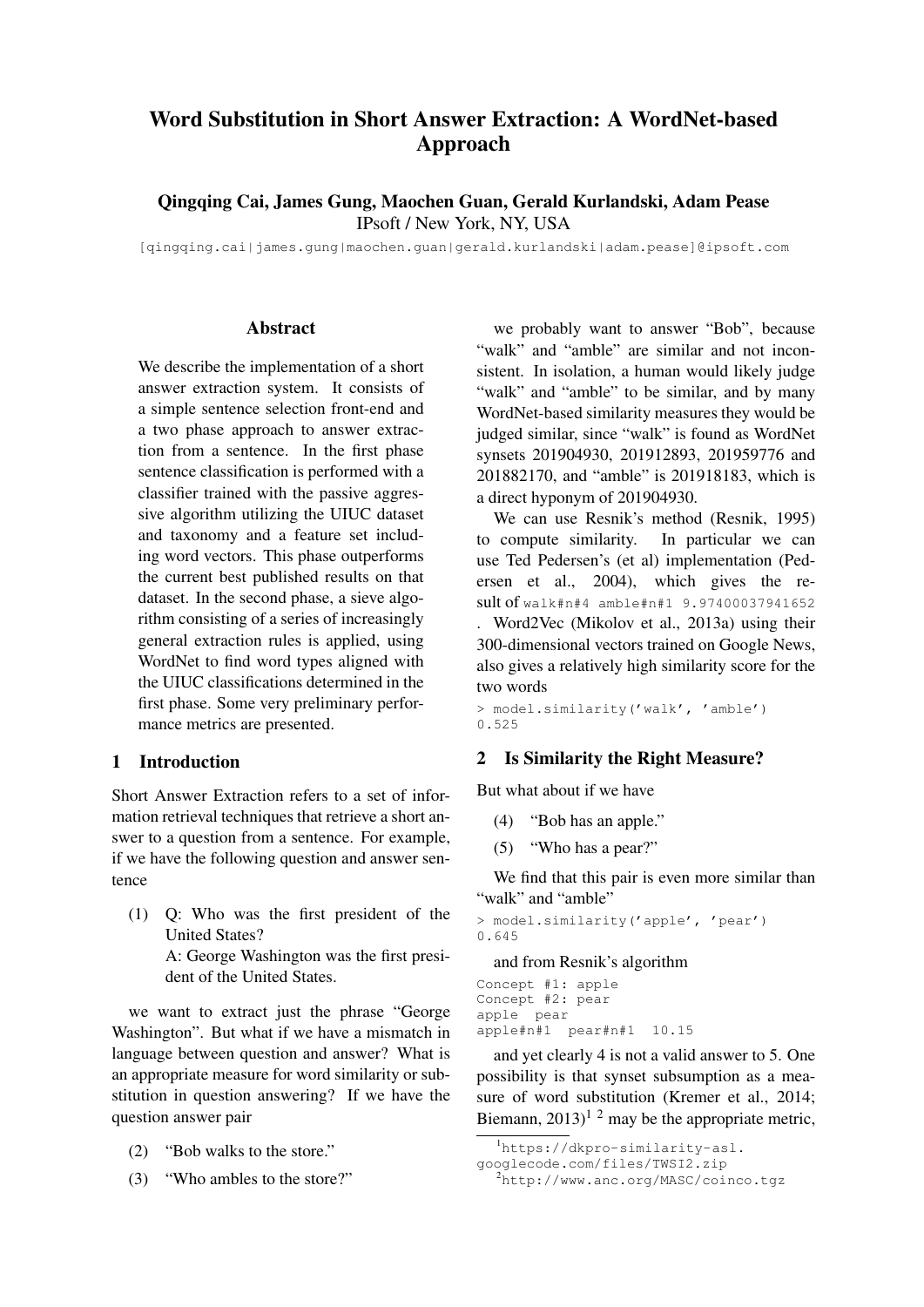rather than word similarity.

# 3 Question Answering

Our approach starts with the user's question and the sentence that is most likely to contain the answer, which is selected with the BM25 algorithm (Jones et al., 2000). Then we identify the incoming question as a particular question type according to the UIUC taxonomy<sup>3</sup>. To this taxonomy we have added the yes/no question type. Then we pass the sentence and the question to a class written specifically to handle a particular UIUC question type. Generally, all the base question types behave differently from one another. Within a base question type, subtypes may be handled generically or with code specially targeted for that subtype. For this paper, we first discuss the approach to question classification, and then to answer extraction with a focus on the question subtypes that are amenable to a WordNet-based approach.

#### 4 Question Classification

This section presents a question classifier with several novel semantic and syntactic features based on extraction of question foci. We use several sources of semantic information for representing features for each question focus. Our model uses a simple margin-based online algorithm. We achieve state-of-the-art performance on both finegrained and coarse-grained question classification. As the focus of this paper is on WordNet, we leave many details to a future paper and primarily report the features used, the learning algorithm and results, without further justification

#### 4.1 Introduction

Question analysis is a crucial step in many successful question answering systems. Determining the expected answer type for a question can significantly constrain the search space of potential answers. For example, if the expected answer type is *country*, a system can rule out all documents or sentences not containing mentions of countries. Furthermore, accurately choosing the expected answer type is extremely important for systems that use type-specific strategies for answer selection. A system might, for example, have a specific unit for handling *definition* questions or *reason* questions.

In the last decade, many systems have been proposed for question classification (Li and Roth, 2006; Huang et al., 2008; Silva et al., 2011). Li and Roth (Li and Roth, 2002) introduced a two-layered taxonomy of questions along with a dataset of 6000 questions divided into a training set of 5000 and test set of 500. This dataset (henceforth referred to as the UIUC dataset) has since become a standard benchmark for question classification systems.

There have been a number of advances in word representation research. Turian et al. (Turian et al., 2010) demonstrated the usefulness of a number of different methods for representing words, including word embeddings and Brown clusters (Brown et al., 1992), within supervised NLP application such as named entity recognition and shallow parsing. Since then, largely due to advances in neural language models for learning word embeddings, such as WORD2VEC (Mikolov et al., 2013b), word vectors have become essential features in a number of NLP applications.

In this paper, we describe a new model for question classification that takes advantage of recent work in word embedding models, beating the previous state-of-the-art by a significant margin.

## 4.1.1 Question Focus Extraction

Question foci (also known as *headwords*) have been shown to be an important source of information for question analysis. Therefore, their accurate identification is a crucial component of question classifiers. Unlike past approaches using phrase-structure parses, we use rules based on a dependency parse to extract each focus.

We first extract the question word (how, what, when, where, which, who, whom, whose, or why) or imperative (name, tell, say, or give). This is done by naively choosing the first question word in the sentence, or first imperative word if no question word is found. This approach works well in practice, though a more advanced method may be beneficial in more general domains than the TREC (Voorhees, 1999) questions of the UIUC dataset.

We then define specific rules for each type of question word. For example, *what*/*which* questions are treated differently than *how* questions. In *how* questions, we identify words like *much* and *many* as question foci, while treating the heads of these words (e.g. *feet* or *people*) as a separate type known as QUANTITY (as opposed to FOCUS. Furthermore, when the focus of a *how* question

<sup>3</sup>http://cogcomp.cs.illinois.edu/Data/ QA/QC/definition.html

http://cogcomp.cs.illinois.edu/Data/QA/ QC/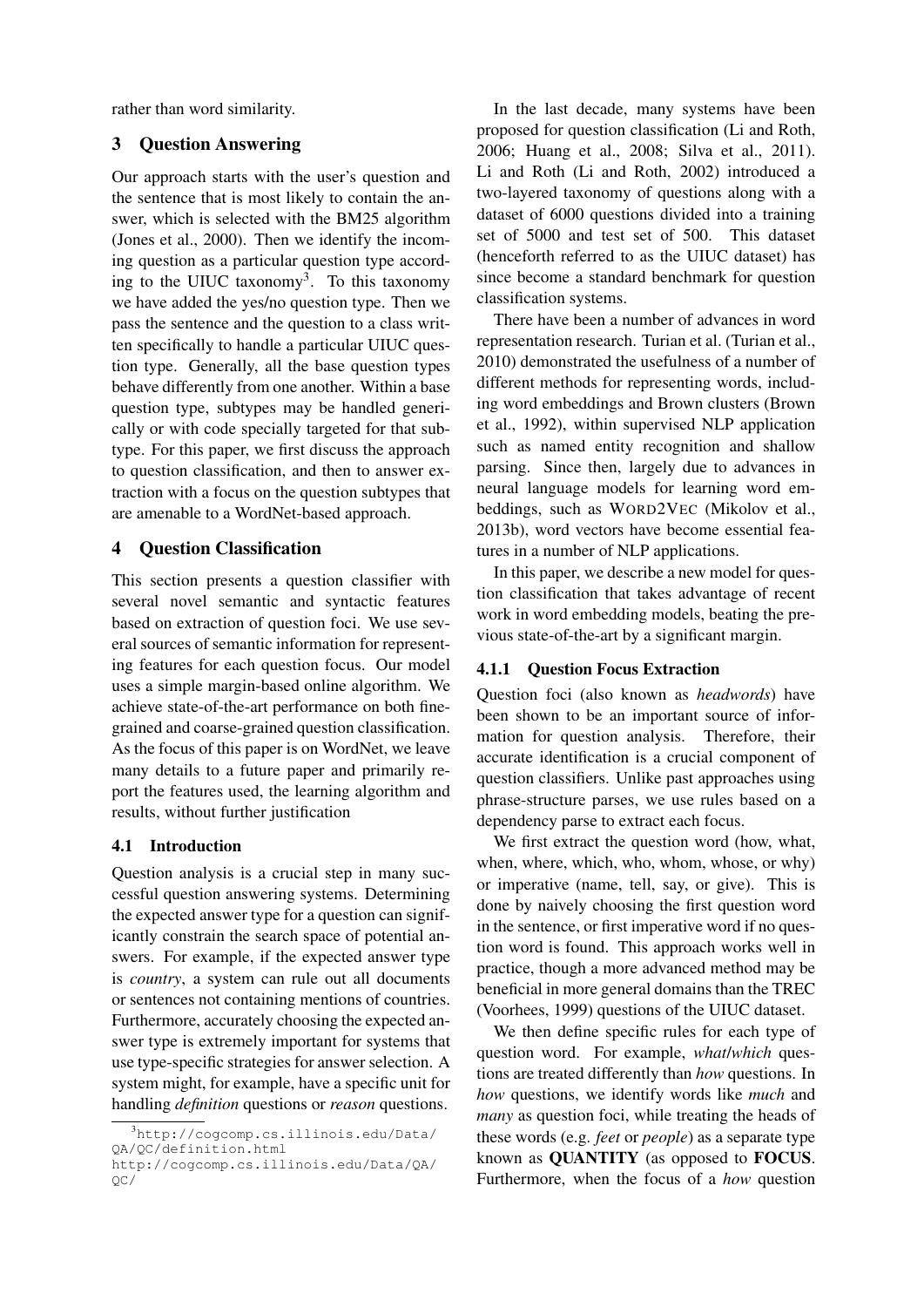is itself the head (e.g. *how much did it cost?* or *how long did he swim?*), we again differentiate the type using a MUCH type and a SPAN type that includes words like *long* and *short*.

A head chunk such as *type of car* contains two words, *type* and *car*, which both provide potentially useful sources of information about the question type. We refer to words such as *type*, *kind*, and *brand* as specifiers. We extract the argument of a specifier (*car*) as well as the specifier itself (*type*) as question foci.

In addition to head words of the question word, we also extract question foci linked to the root of the question when the root verb is an entailment word such as *is*, *called*, *named*, or *known*. Thus, for questions like *What is the name of the tallest mountain in the world?*, we extract *name* and *mountain* as question foci. This can result in many question foci in the case of a sentence like *What relative of the racoon is sometimes known as the cat-bear?*

## 4.1.2 Learning Algorithm

We apply an in-house implementation of the multi-class Passive-Aggressive algorithm (Crammer et al., 2006) to learn our model's parameters. Specifically, we use PA-I, with

$$
\tau_t = \min\left\{C, \frac{l_t}{\|x_t\|^2}\right\}
$$

for  $t = 1, 2, ...$  where C is the aggressiveness parameter,  $l_t$  is the loss, and  $||x_t||^2$  is the squared norm of the feature vector for training example t. The Passive-Aggressive algorithm's name refers to its behavior: when the loss is 0, the parameters are unchanged, but when the loss is positive, the algorithm aggressively forces the loss to return to zero, regardless of step-size.  $\tau$  (a Lagrange multiplier) is used to used to control the step-size. When  $C$  is increased, the algorithm has a more aggressive update.

#### 4.2 Experiments

We replicate the evaluation framework used in (Li and Roth, 2006; Huang et al., 2008; Silva et al., 2011). We use the full, unaltered 5500-question training set from UIUC for training, and evaluate on the 500-question test.

To demonstrate the impact of our model's novel features, we performed a feature ablation test (Table 2) in which we removed groups of features from the full feature set.

| <b>Feature Set</b>              | <b>Fine</b> | Coarse |
|---------------------------------|-------------|--------|
| A11                             | 92.0        | 96.2   |
| -clusters                       | 90.2        | 96     |
| -vectors                        | 90          | 95.4   |
| -clusters, vectors              | 89.8        | 95.2   |
| -lists                          | 88          | 94     |
| -clusters, vectors, lists       | 86.2        | 92.8   |
| -definition disambiguation      | 91          | 94.8   |
| -quantity focus differentiation | 90.2        | 96     |

Table 2: Feature ablation study: accuracies on coarse and fine-grained labels after removing specific features from the full feature set.

| System            | Fine | Coarse |
|-------------------|------|--------|
| Li and Roth 2002  | 84.2 | 91.0   |
| Huang et al. 2008 | 89.2 | 93.4   |
| Silva et al. 2011 | 90.8 | 95.0   |
| Our System        | 92.0 | 96.2   |

Table 3: System comparison of accuracies for fine (50-class) and coarse (6-class) question labels.

#### 4.3 Discussion

Our model significantly outperforms all previous results for question classification on the UIUC dataset (Table 3). Furthermore, we accomplished this without significant manual feature engineering or rule-writing, using a simple online-learning algorithm to determine the appropriate weights.

## 5 Answer Extraction

In this section we discuss techniques for short answer extraction once questions have been classified into a particular UIUC type. We employ a "sieve" approach, as in (Lee et al., 2011), that has seen some success in tasks like coreference resolution and is creating a bit of a renaissance in rule-based, as opposed to machine learning, approaches in NLP. We provide in this paper one example of how instead of taking an either/or approach, both methods can be combined into a high performance system. We focus below on the sieves that are specific to question types where we have been able to profitably employ WordNet for finding the right short answer. Preliminary results have been positive employing this approach.

We have two strategies that are used across the base question types: employing semantic role labels and recognizing appositives.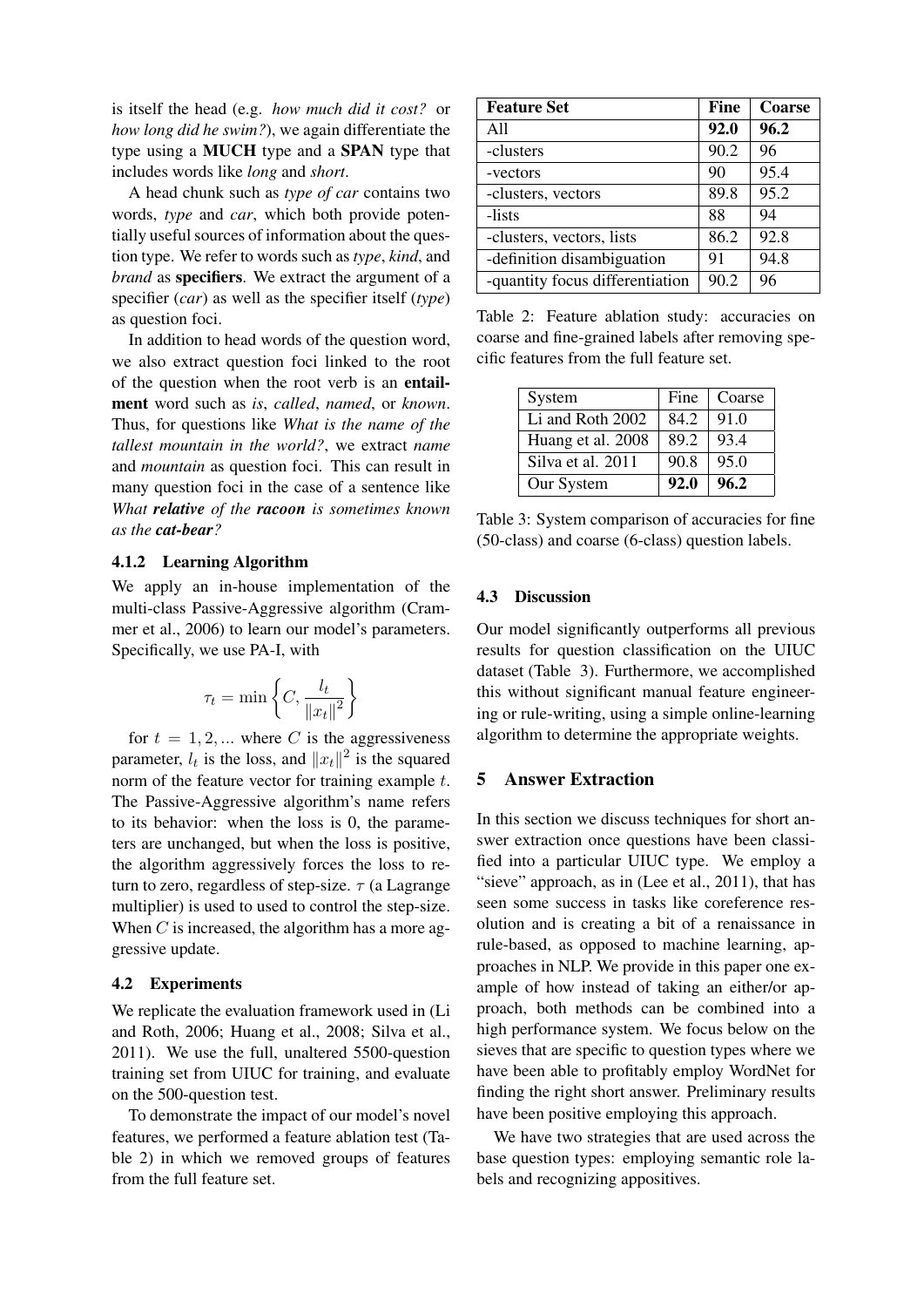| <b>Feature Type</b>   | guitar                                     | Cup                                    |
|-----------------------|--------------------------------------------|----------------------------------------|
| Lemma                 | guitar                                     | cup                                    |
| Shape                 | $x +$                                      | $Xx+$                                  |
| <b>Authority List</b> | instrument                                 | sport                                  |
| Word Vector*          | vocals, guitars, bass,<br>harmonica, drums | champions, championship,<br>tournament |
| Brown Cluster Prefix  | 0010, 001010,<br>0010101100,               | 0111, 011101,<br>0111011000,           |

Table 1: Features used for head words. Each dimension of the corresponding word vector was used as a real-valued feature. \*Nearest neighbors of the corresponding word vector are shown.

## 5.1 Corpus

Our current testing corpus consists of three parts. The first is an open source Q&A test set developed at Carnegie Mellon University (Smith et al.,  $2008$ <sup>4</sup> consisting of roughly 1000 question and answer pairs on Wikipedia articles. The second is a proprietary Q&A test set developed at IPsoft consisting of a growing set of question answer pairs currently numbering roughly 2000 pairs and conducted on short sections of Wikipedia articles. The third test set is TREC-8 (Voorhees, 1999).

#### 5.2 Semantic Role Labels

We employ the semantic role labeling of ClearNLP (Choi,  $2012$ )<sup>5</sup>. While the labels are consistent with PropBank (Palmer et al., 2005), ClearNLP fixes the definition of several of the labels (A2-A5) that are left undefined in PropBank. A0 is the "Agent" relation, which is often the subject of the sentence. A1 is the "Patient" or object of the sentence. The remainder can be found in (Choi, 2012).

Let's look at an example and the list the steps followed in the code to analyse the question and answer.

(6) Q: What did Lincoln love? A: As a boy, Abraham Lincoln loved books.

We have the following dependency graphs among the tokens in each sentence:



4 download from http://www.cs.cmu.edu/˜ark/ QA-data/





and part of speech labels

- (9) What did Lincoln love? WP VBD NNP VB
- (10) As a boy, Abraham Lincoln loved IN DT NN NNP NNP VBD books. NNS

and semantic role labels



- 1. We collect basic information from the question and answer sentence
	- (a) find the question word, e.g. "what", "when", "where", etc. In Example 6 it is "what-1"
	- (b) Locate the verb node nearest to the question word. In Example 6 it is "love-4"
	- (c) Find the semantic relations in the question. We find an Agent/A0 relationship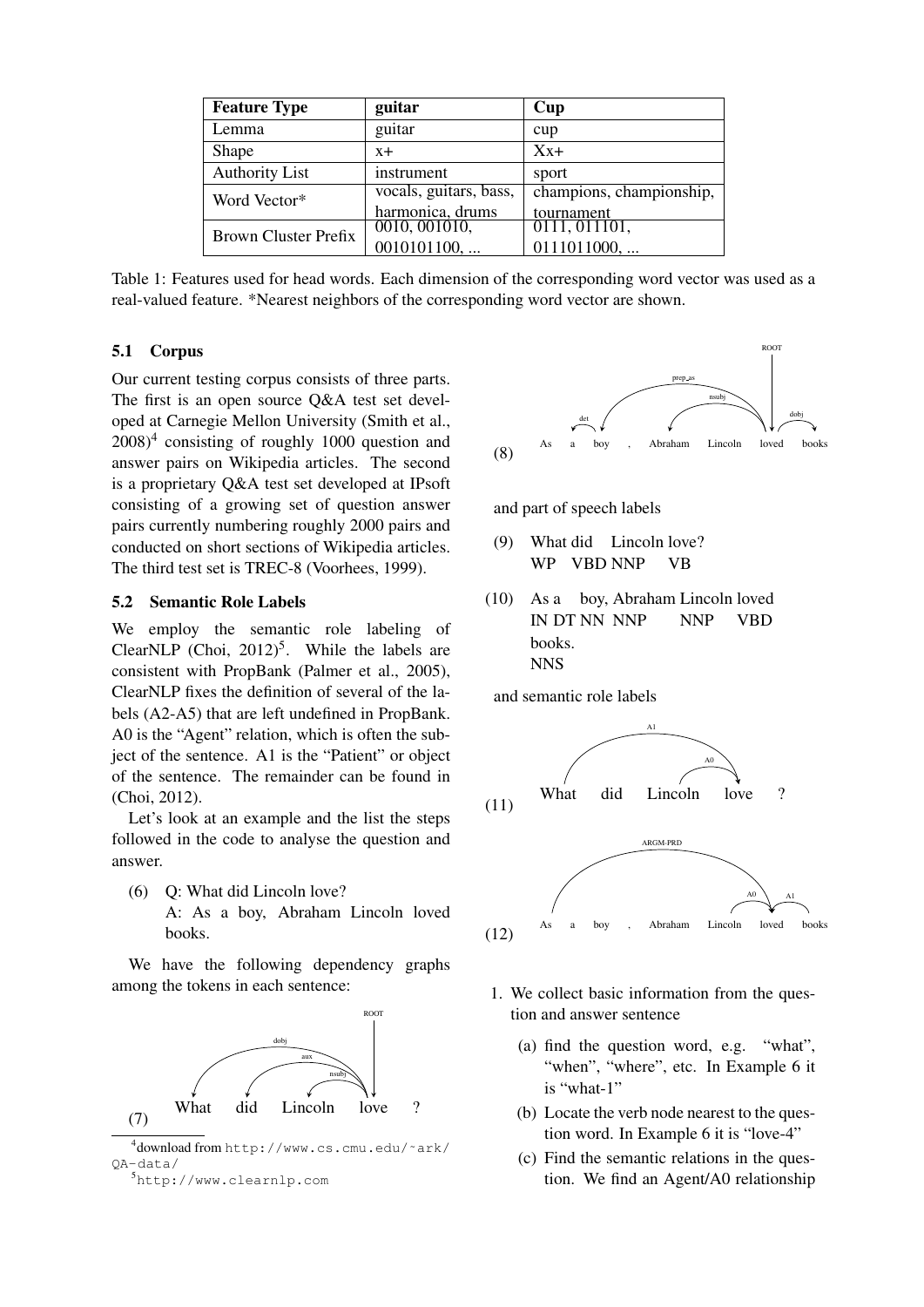between Lincoln-3 and the verb love-4. We find a Patient/A1 relationship between the question word What-1 and the verb love-4. (See Examples 11 and 12).

- (d) Find semantic relations in the answer sentence. We find an Agent/A0 relationship between Lincoln-6 and the verb loved-7. We find an ARGM-PRD relationship between As-1 and the verb loved-7. We find a Patient/A1 relationship between books-8 and the verb loved-7. (See Examples 11 and 12).
- (e) Perform a graph structure match between the question and answer graphs formed by the set of their semantic role labels. Find the parent graph node in the answer that matches as many nodes in the question as possible. In our example, loved-7 is the best match. (See Examples 11 and 12).
- 2. Collect and score candidate answer nodes. Score each semantic child for best parent found in the previous step, based on part of speech, named entity, dependency relations from Stanford's CoreNLP (Manning et al., 2014), and semantic role label information. We initialize each child to a value of 1.0 and then penalize it by 0.01 for the presence of any out of a set of possible undesirable features, as follows:
	- The candidate's semantic role label starts with "ARGM", meaning that its semantic role is something other than A0-A5. (See Examples 11 and 12). Note that this is only applied in cases where the question type has been identified as "Human" or "Entity"
	- The node's dependency label = "prep\*" indicating that it is a prepositional relationship. Note that this is only applied in cases where the question type has been identified as "Human" or "Entity"
	- If the candidate node is the same form (word spelling) as in the question, or its WordNet hyponym
	- If the candidate node is the same root (lemma) as in the question, or its Word-Net hyponym
	- If the candidate node is lower case. Note that this is only applied in cases where

the question type has been identified as "Human" or "Entity"

- If the candidate node has a child with a different semantic role label than in the question
- If the candidate node is an adverb or a Wh- quantifier as marked by its part of speech label
- 3. Pick the dependency node with highest confidence score as the answer node. In our example we have  $As-1 = 0.97$ . Lincoln- $6 = 0.96$ and books- $8 = 0.99$ .

Note that the step of scoring the answer nodes enumerates a small feature set with hand-set coefficients. We expect in a future phase to enumerate a much larger set of features, and then set the coefficients based on machine learning over our corpus of question-answer pairs. One simple experiment to show the value of semantic role labeling was conducted on a portion of our testing corpus. Using semantic role labels we achieved total of 638 correct answers out of 1460 questions (which was the total number in the IPsoft internal Q&A test set at the time of the test), for a correctness score of 43.7%. Without semantic role labels the result was 462 out of 1460, or 31.6%.

# 5.3 Appositives

The appositive is a grammatical construction in which one phrase elaborates or restricts another. For example,

(13) My cousin, Bob, is a great guy.

"Bob" further restricts the identity of "My cousin".



We use the appositive grammatical relation to identify the answers to "What" questions.

## 5.4 Entity Question Type

Short answer extraction for the Entity question type has some specialized rules for some subtypes, and some rules which are applied generally to all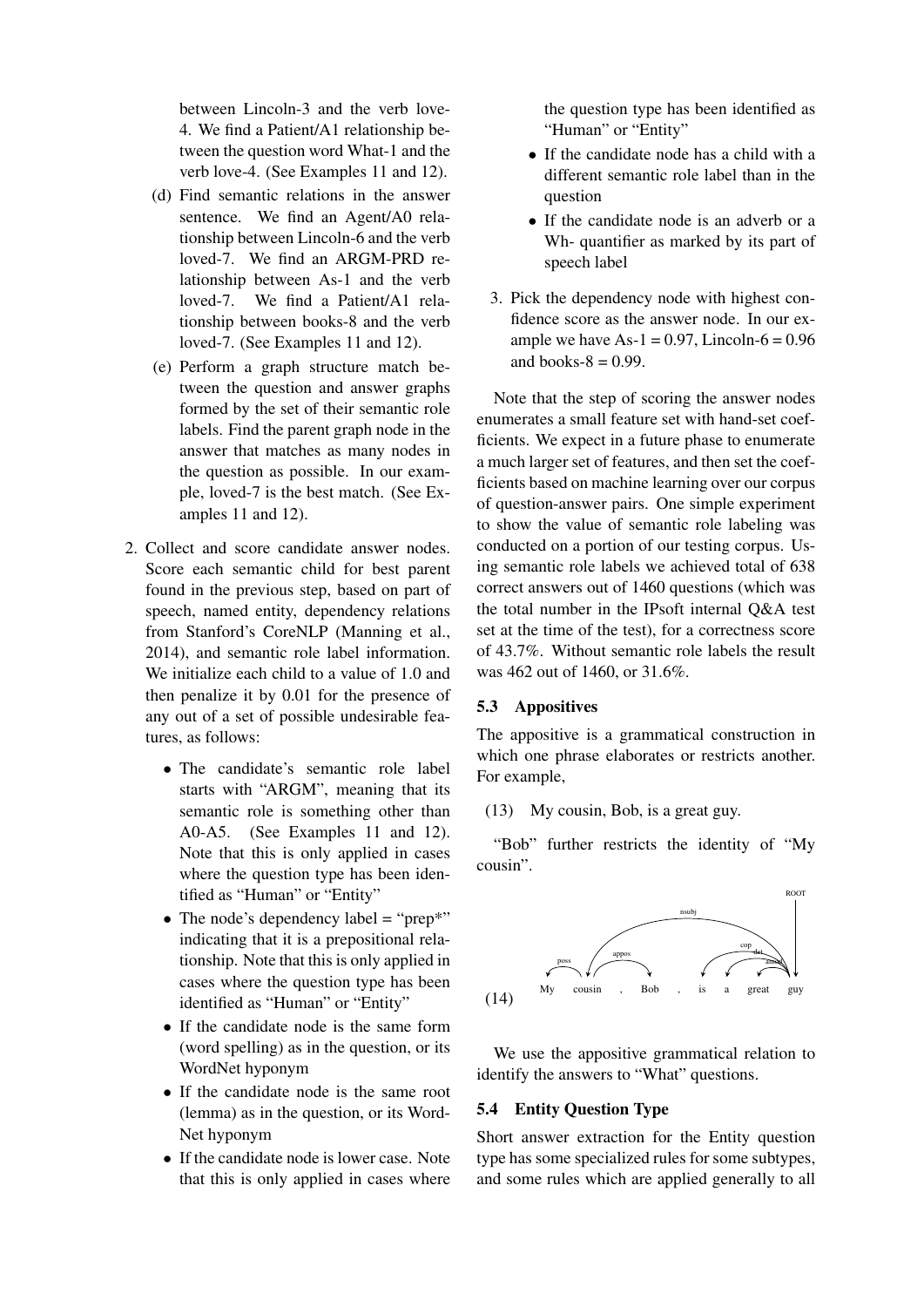the other subtypes. We are also exploring using WordNet (Fellbaum, 1998) synsets to get word lists that are members of each Entity subtype (see Table 4). This appears to have a significant effect, since 10 questions are answerable with this approach just addressing two of the 22 Entity subtypes. More work is needed to get comprehensive statistics.

# 5.4.1 Entity.animal Subtype

- 1. First try to find an appositive relationship. If there is one, use it as the answer. For example 14, if we ask "Who is a great guy?" we have a simple answer with "Bob" as the appositive. If that fails:
- 2. try the approach described above in subsection 5.2 and keep the candidate with the highest confidence score

# 5.4.2 Entity.creative Subtype

- 1. First try to find an appositive relationship. If there is one, use it as the answer. If that fails:
- 2. try the approach described above in subsection 5.2 and keep the candidate with the highest confidence score. If that fails:
- 3. find the first capitalized sequence of words and return it

# 5.4.3 All Other Entity Subtypes

- 1. First try to find an appositive relationship. If there is one, use it as the answer. If that fails:
- 2. try the approach described above in subsection 5.2 and keep the candidate with the highest confidence score

# 5.5 Example

Take for example the following

(15) Q: What shrubs can be planted that will be safe from deer?

A: Three old-time charmers make the list of shrubs unpalatable to deer: lilac, potentilla, and spiraea. Short Answer: Lilac, potentilla, and spiraea.

Knowing from WordNet that 112310349:{lilac}, and 112659356:{spiraea, spirea} (although not potentilla) are hyponyms of shrub makes it easy to find the right dependency parse subtree for the short answer.

Similarly for

(16) Q: What athletic game did dentist William Beers write a standard book of rules for? A: In 1860, Beers began to codify the first written rules of the modern game of lacrosse. Short Answer: Lacrosse.

knowing that 100455599:{game} is a hypernym of 100477392:{lacrosse} makes finding the right answer in the sentence easy.

# 6 UIUC Question Types and Synsets

Table 4 lists all the types and subtypes in the UIUC taxonomy and the WordNet (Fellbaum, 1998) synset numbers that correspond to semantic types for the UIUC types. These are used to get all words that are in the given synsets as well as all words in the synsets that are more specific in the WordNet hyponym hierarchy than those listed. Note that below we prepend to the synset numbers a number for their part of speech. In the current scheme all are nouns, so the first number is always a "1". We only elaborate subtypes of Entity, Human, and Location as the other categories do not use WordNet for matching.

# 7 Conclusion

Using a WordNet-based word replacement method appears to be better for question answering than using word similarity metrics. In preliminary tests 10 questions in a portion of our corpora are answerable with this approach just addressing two of the 22 Entity subtypes with WordNet based matching. While more experimentation is needed, the results are intuitive and promising. The current approach should be validated and compared against other approaches on current data sets such as (Peñas et al., 2015).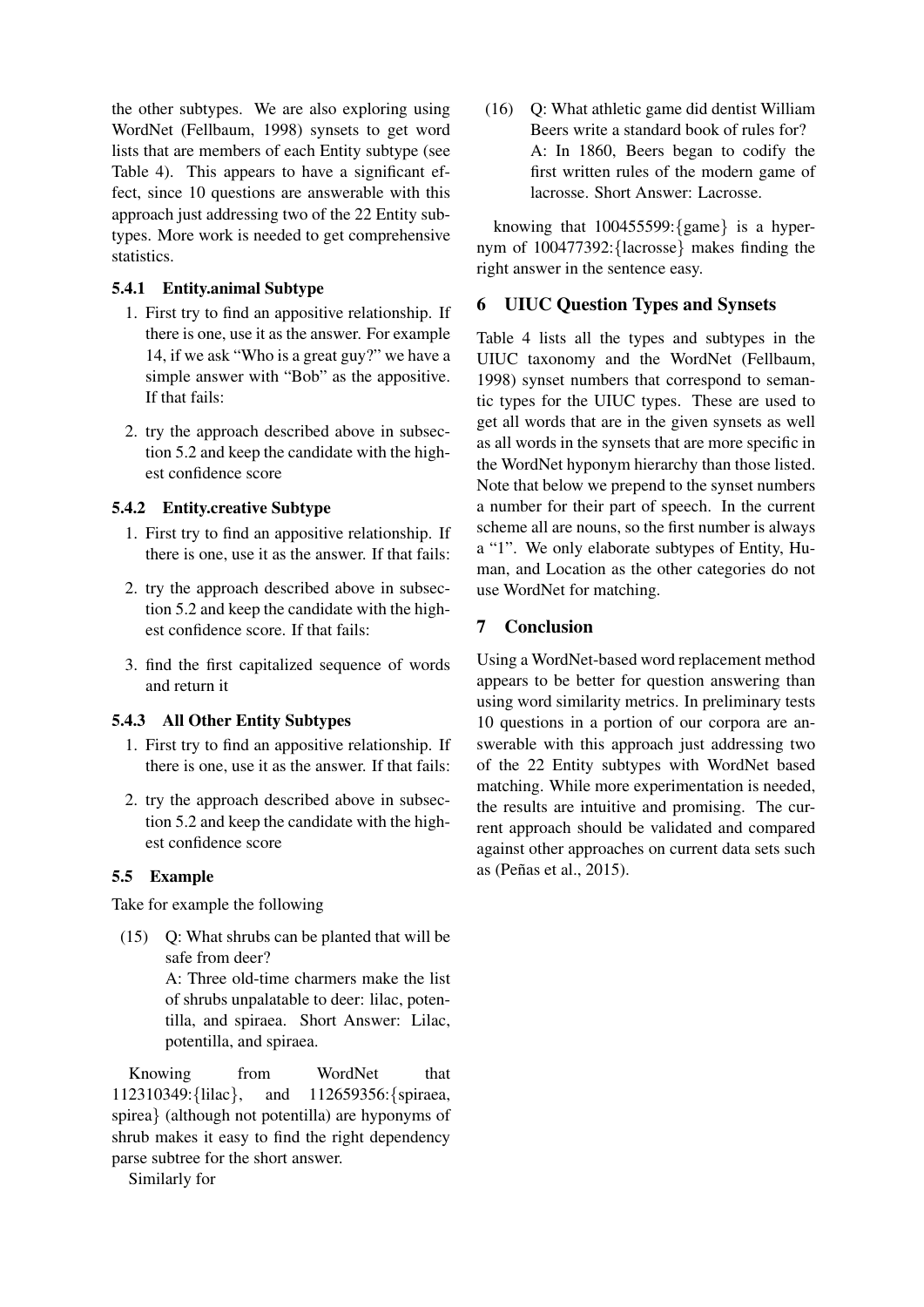| <b>Class</b>        | <b>Definition</b>                  | <b>Synsets</b>        |
|---------------------|------------------------------------|-----------------------|
| <b>ABBREVIATION</b> | abbreviation                       |                       |
| <b>ENTITY</b>       | entities                           |                       |
| animal              | animals                            | 100015388             |
| body                | organs of body                     | 105297523             |
| color               | colors                             | 104956594             |
| creative            | inventions, books                  | 102870092, 103217458, |
|                     | and other creative pieces          | 103129123             |
| currency            | currency names                     | 113385913, 113604718  |
| dis.med.            | diseases and medicine              | 114034177, 114778436  |
| event               | events                             | 100029378             |
| food                | food                               | 100021265             |
| instrument          | musical instrument                 | 103800933             |
| lang                | languages                          | 106282651             |
| letter              | letters like a-z                   |                       |
| other               | other entities                     |                       |
| plant               | plants                             | 100017222             |
| product             | products                           | 100021939             |
| religion            | religions                          | 108081668, 105946687  |
| sport               | sports                             | 100433216, 100523513, |
|                     | elements and substances            | 103414162             |
| substance           |                                    | 100020090             |
| symbol              | symbols and signs                  |                       |
| technique           | techniques and methods             |                       |
| term                | equivalent terms                   |                       |
| vehicle             | vehicles                           | 103100490             |
| word                | words with a special property      |                       |
| <b>DESCRIPTION</b>  | description and abstract concepts  |                       |
| <b>HUMAN</b>        | human beings                       |                       |
| group               | a group or organization of persons | 107950920             |
| ind                 | an individual                      | 102472293             |
| title               | title of a person                  |                       |
| description         | description of a person            |                       |
| <b>LOCATION</b>     | locations                          |                       |
| city                | cities                             | 108226335, 108524735  |
| country             | countries                          | 108168978             |
| mountain            | mountains                          | 109359803, 109403734  |
| other               | other locations                    | 108630039             |
| state               | states                             | 108654360             |
| <b>NUMERIC</b>      | numeric values                     |                       |

Table 4: UIUC class to WordNet synset mappings